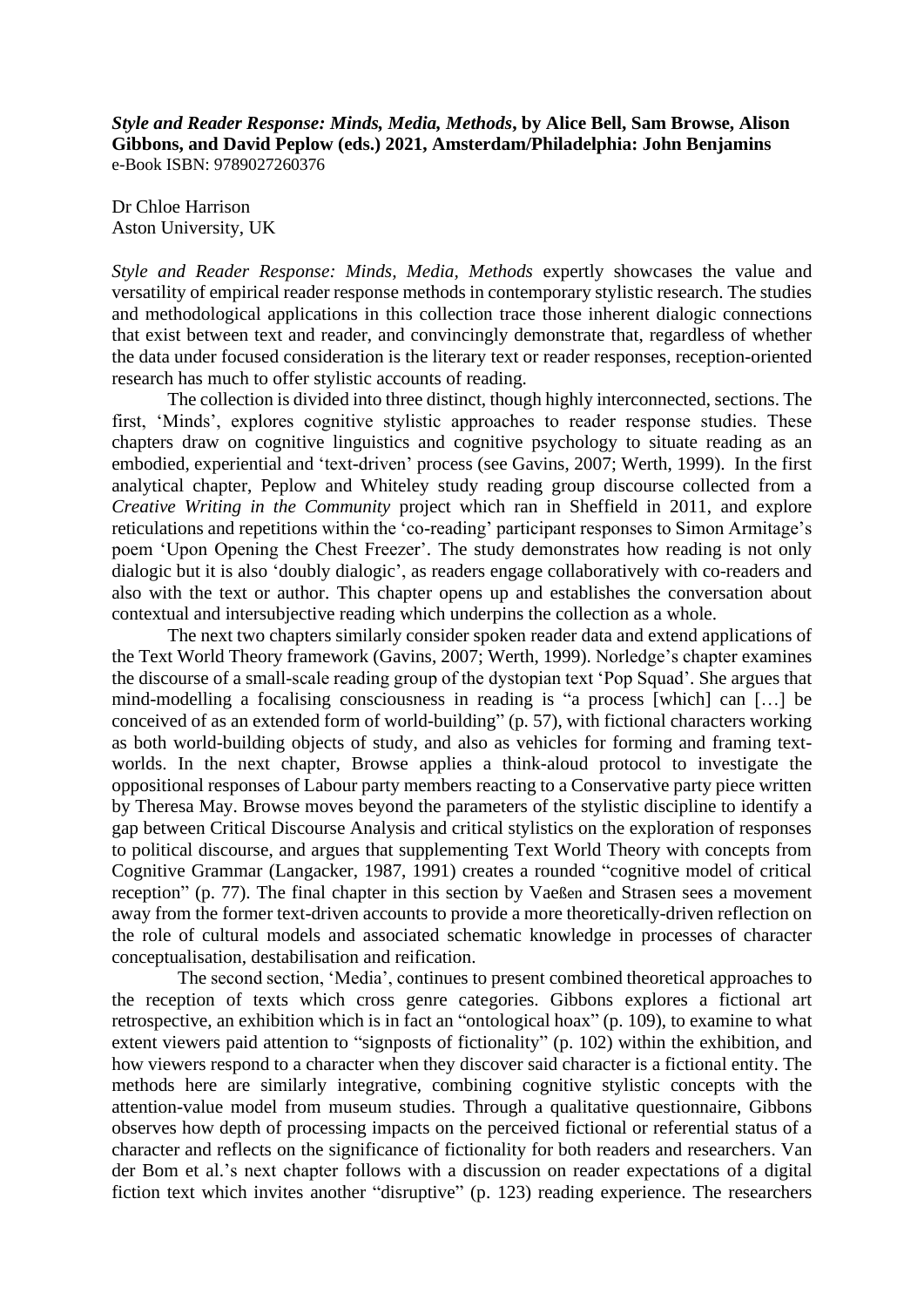appraise the specific roles and functions of hyperlinks in this piece of hypertext fiction, and consider how these links can clarify or obfuscate narrative cohesion, or create particular subtextual poetic effects. Finally, van Driel's chapter is a logical continuation of some of the conversations raised by Browse in Chapter 4. In another study with a non-fiction text, Van Driel investigates reader responses to news events and elucidates how Attitudinal Appraisal (Martin & White, 2005) can provide an apparatus through which to examine how readers frame affective and evaluative responses of texts and characters, and importantly how this apparatus can apply to both text and response data.

The third section poses larger questions necessary for reader response 'Methods'. Stockwell's chapter neatly bookends the collection by returning to the discussion of solitary reading introduced in earlier chapters, and questions to what extent can any text analysis be disconnected from subjectivity and introspection. By "reclaiming introspection as an empirical method" (p. 165), Stockwell argues that it is not just "as an exclusive approach but […] a key part of a multi-tooled literary linguistic exploration" (p. 166). Equally pertinent questions and arguments for reception-oriented research are raised in Thomas' chapter, which deftly tackles questions of appropriate ethical protocols of online reader response data collection, and how researchers might negotiate their shifting roles and ethical responsibilities in moving from observation to participation. Finally, Escott's chapter fittingly closes with a reflection on the relationship between extra-textual factors and situated, ethnographic observations in text production and reception. All three of these chapters highlight the importance and significance of researcher sensitivity in methodological design.

Kuipers' postscript concludes the collection with a reflection on the perceived, and yet artificial, dichotomy between quantitative (seemingly more 'objective') and qualitative ('subjective') approaches to reader response research between different schools of thought. The reflection ends with a plea for empirical literary and stylistic researchers to collaborate and cross these obstructive categories, which echoes Whiteley and Canning's (2017) earlier request for "a more holistic, less restrictive approach to reader response research"; one which "encourages future researchers to consider a more cohesive mix of empirical and naturalistic methodology" (p. 81). The breadth of approaches outlined in *Style and Reader Response* invite the book to be treated as a practical handbook for the literary linguistic teacher and researcher which underscores and returns to what is at the core of stylistics: an analysis of the language of the text and interpretative significance. While researchers of the 'objective' tradition may note the absence of more stringent quantitative methods in *Style and Reader Response*, the collection celebrates the value of situated and contextualised approaches. It demonstrates that naturalistic methodologies can be empirical, that experimental protocols can be qualitative, and that all such approaches can be systematic and scientific, and rigorous and reliable, in their own right.

## **References**

- Gavins, J. (2007). *Text world theory: An introduction.* Edinburgh: Edinburgh University Press.
- Langacker, R. W. (1987). *Foundations of cognitive grammar, Vol.I: Theoretical prerequisites.* Stanford, CA: Stanford University Press.
- Langacker, R.W. (1991). *Foundations of cognitive grammar, Vol. II: Descriptive application.* Stanford, CA: Stanford University Press.
- Martin, J. R., & White, P. R. R. (2005). *The Language of Evaluation: Appraisal in English.* Basingstoke, Hampshire, UK: Palgrave Macmillan.
- Werth, P. (1999). *Text worlds: Representing conceptual space in discourse.* London: Longman.